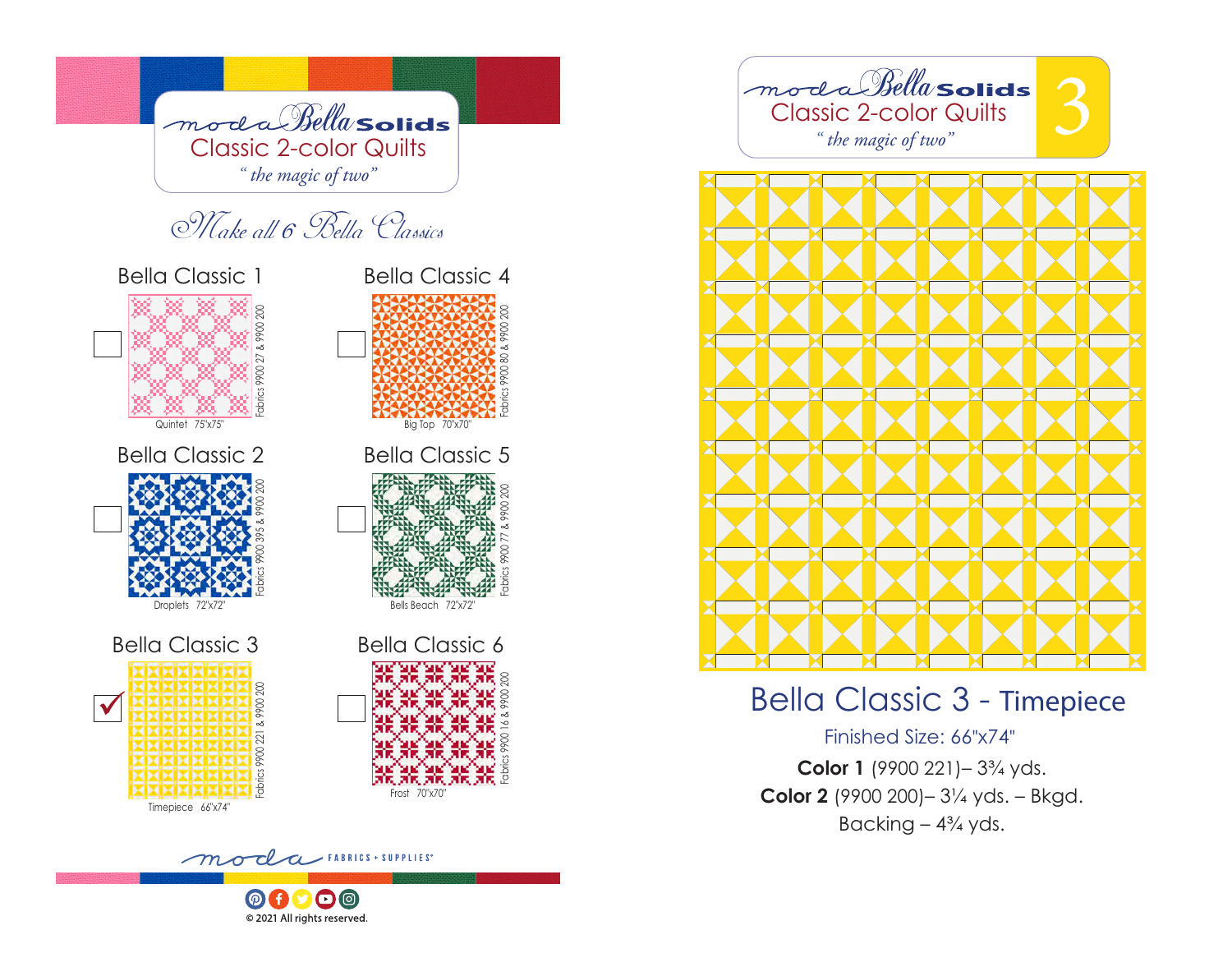moda

Bella Classic 3 - Timepiece

### **Cutting:**

### **Color 1– Yellow**

- •Cut 8 strips 7¼" x WOF.
- From the strips cut 36 7¼" x 7¼" squares for large QSTs. From the remainder of the 8th strip cut 1- 2½" x 6½" rectangle.
- •Cut 4 strips 3¼" x WOF. From the strips cut 45- 31/4" x 31/4" squares small QSTs.
- •Cut 5 strips 6½" x WOF. From the strips cut a total of 80 - 2½" x 6½" rectangles. Counting the rectangle cut earlier, there will be a total of 81 rectangles.
- •Cut 8 strips 2½" x WOF. Set aside for binding.

# **Color 2– White**

- Cut 8 strips  $7\frac{1}{4}$ " x WOF. From the strips cut 36 - 7¼" x 7¼" squares for large QSTs.
- $\bullet$  Cut 4 strips  $3\frac{1}{4}$ " x WOF. From the strips cut 45- 31/4" x 31/4" squares for small QSTs.
- •Cut 5 strips 6½" x WOF. From the strips cut a total of 80 - 2½" x 6½" rectangles.

# **Construction:**

# **Large Quarter Square Triangles.**

 **1.** Select 2 - 7¼" x 7¼" squares, 1 each of Color 1 and Color 2. Draw a diagonal line from corner to corner on one side of the Color 2 square.



### **Assemble Quilt:**



Quilt top should measure 66½" x 74½" with seams.

**Optional edge-stitching** - for pieced borders/edges, we recommend stay-stitching a continuous seam ⅛" from the edge of the quilt top. This keeps seams together during machine-quilting.

# **Finishing:**

**1.** Using a diagonal seam, join the 8 remaining Color 1 strips end to end. Press seams open. Fold prepared strip in half wrong sides together and press to make the binding.

**2.** Layer, Quilt, and Bind.

moda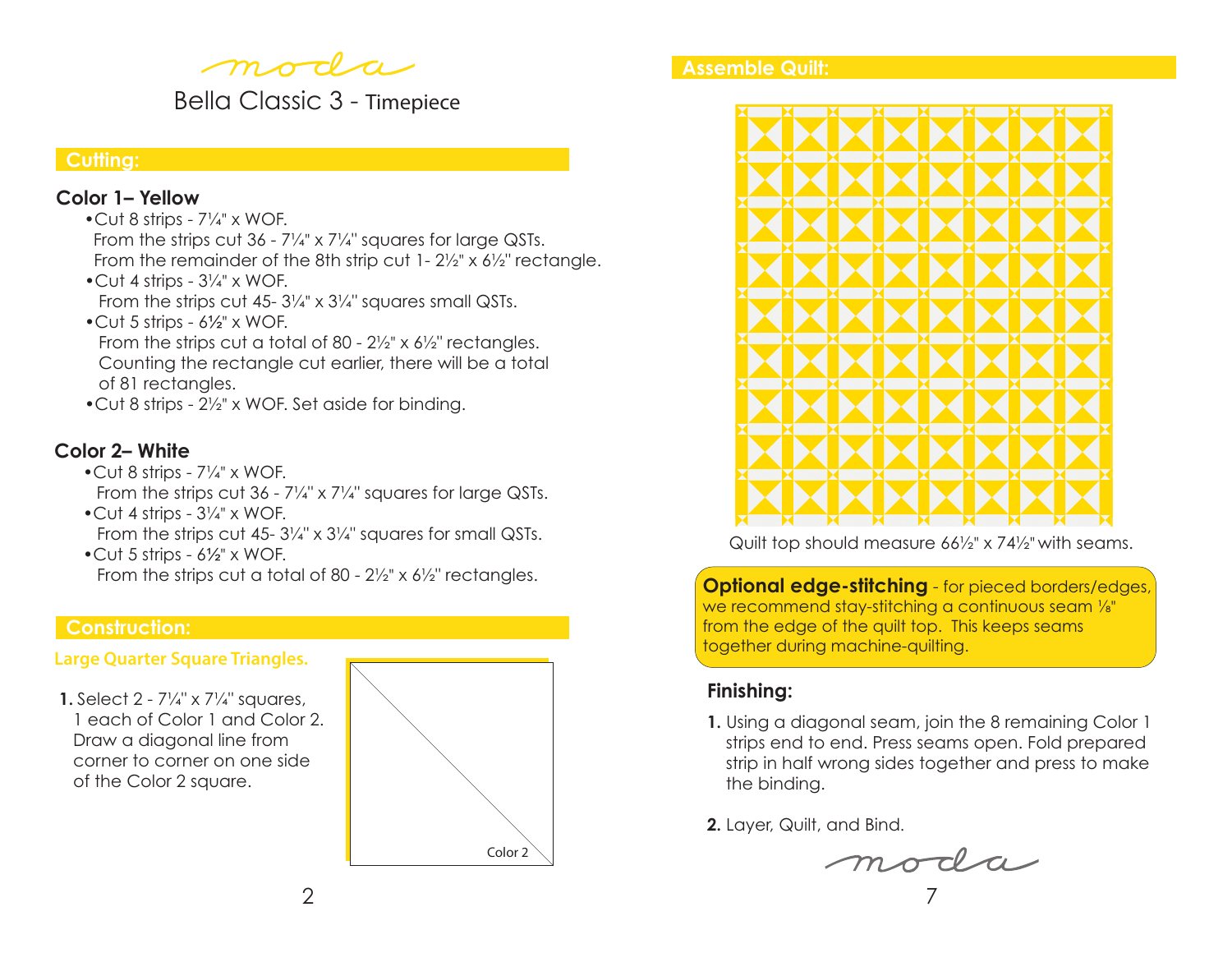Begin and end with a sashing row. Press seams open.



# **Construction** (cont.): **Assemble Quilt:**





 **3.** Flip units right sides together. Align seams.



moda

moda

Visit us at modafabrics.com